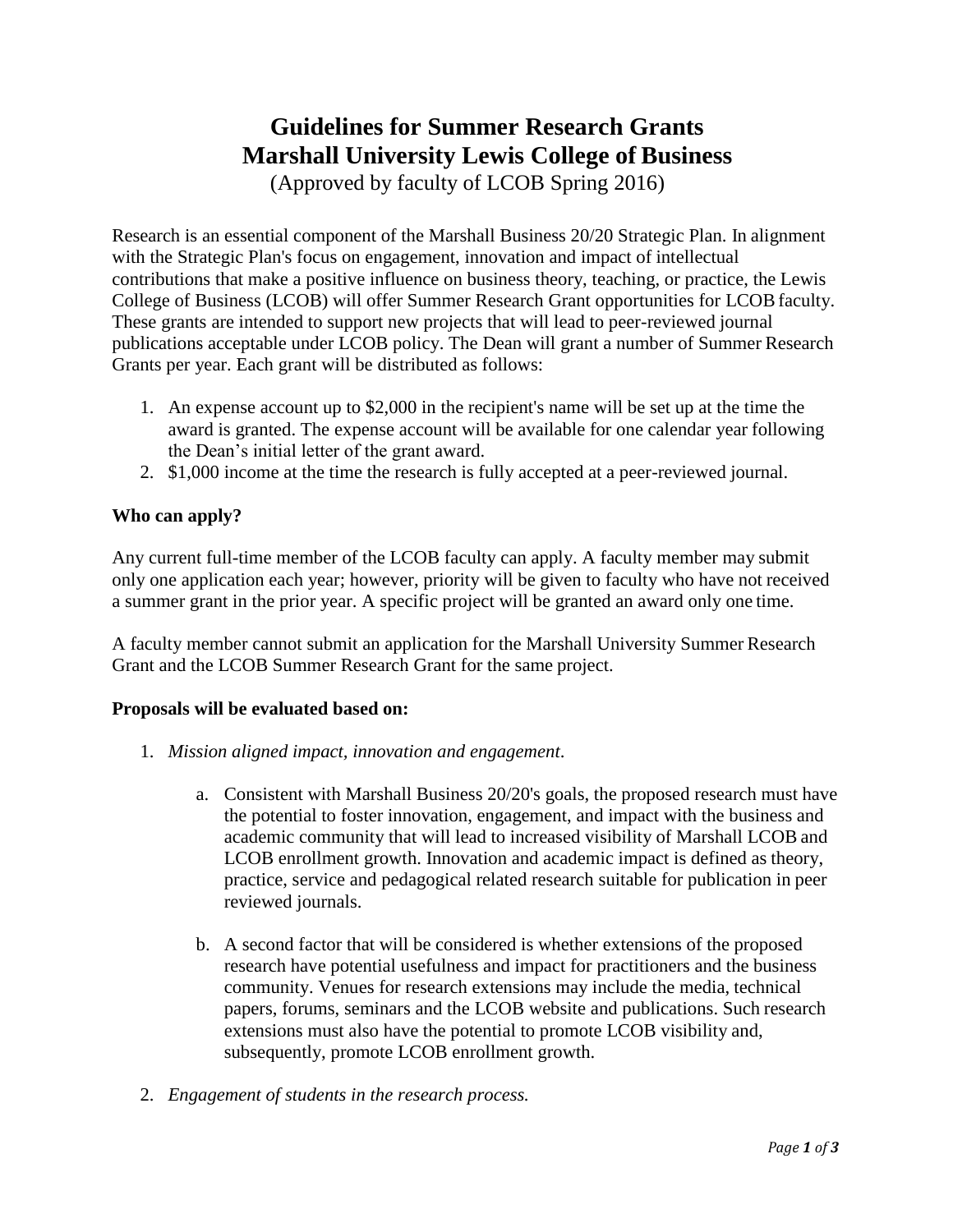- a. Student involvement in research is encouraged. The involvements must confirm with MU conflict of interest policies.
- 3. *Quality of research proposal.*
- 4. *Demonstrated ability to achieve goals of the proposed research.*

#### **The process:**

- 1. The faculty member submits his/her proposal electronically to the Chair of the Faculty Development Committee (FDC) in accordance with the yearly timetable for proposal submissions.
- 2. The FDC reviews all proposals submitted, ranks them, attaches written comments to each, and forwards ALL submitted proposals to the Dean. The FDC does not, and has no authority to, reject any submitted proposal. If a member on the FDC submit a proposal, he or she should not make the rankings.
- 3. The Dean, in consultation with the LCOB Executive Committee, reviews all proposals submitted, considers the FDC's rankings and written comments, and then decides which proposals to fund. Once the Dean has reached his/her decision on each proposal submitted, the Dean will notify all summer research grant applicants whether or not they have been awarded a grant.

## **Application packet must include:**

- 1. Full contact information for the applicant on a separate cover page.
- 2. A 1-2 page description of the research project; which details the innovation, engagement and impact within the academic and/or business community. Make sure the description avoids self-identification.
- 3. A budget detailing how the expense account will be utilized.
- 4. The project timeline, laid out as specifically as possible at the time the proposal is submitted.
- 5. The intended publication outlet.
- 6. The applicant's current Five Year Vita.

At the time of acceptance of the proposed work in a peer reviewed journal or within three years of the date of the Dean's award letter, the recipient shall supply to the FDC Chair, a one-page summary of the results/outcomes of his/her project including the appropriate citation if applicable. In addition, a copy of the acceptance letter shall be provided to the FDC Chair. The FDC Chair will then notify the Dean of the confirmation.